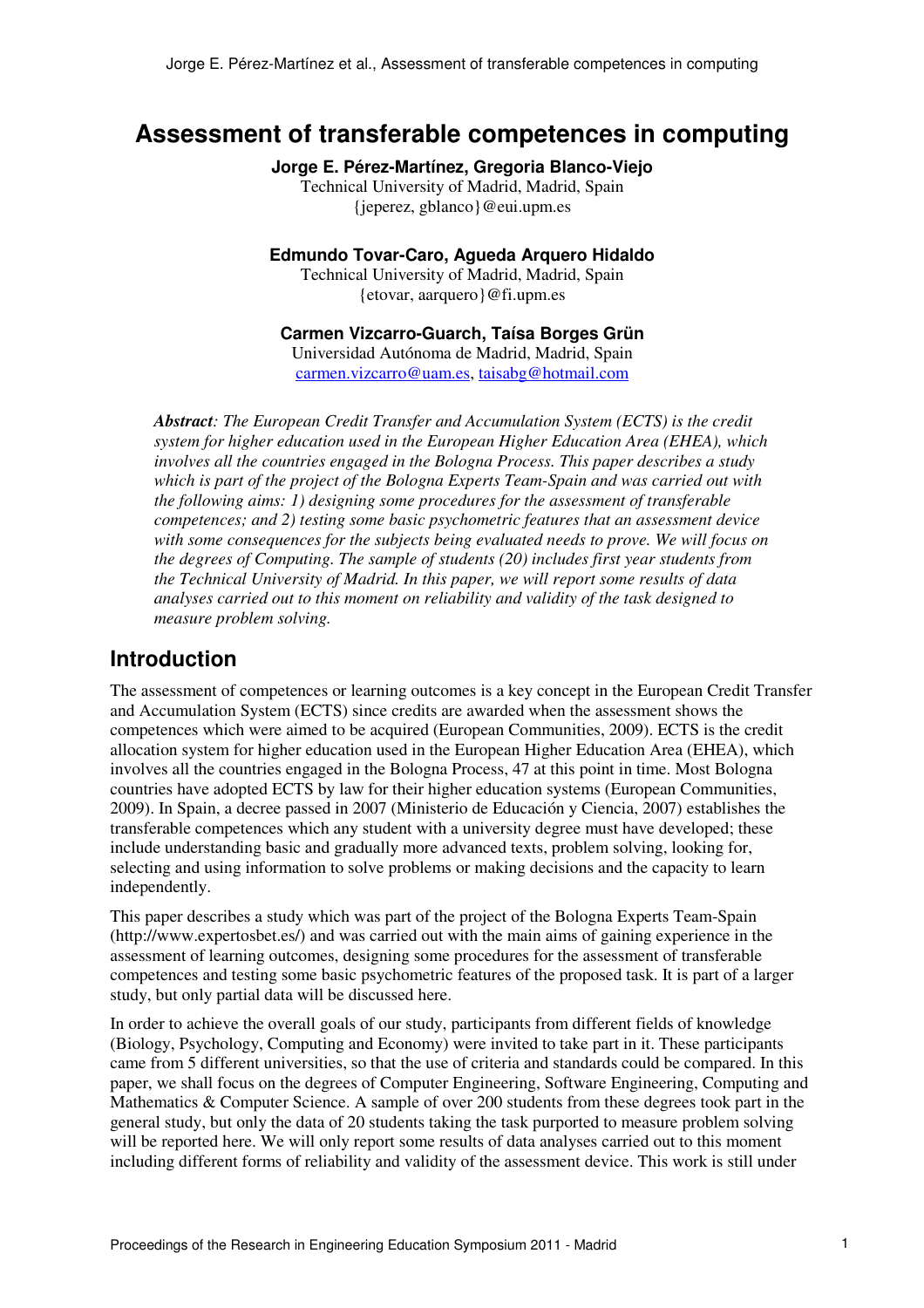progress and only initial data will be discussed. Finally, we will discuss our experience in the use of these procedures.

# **Context and background**

In the context of higher education, a competence may be understood as *the combination of skills, knowledge, attitudes, values and abilities that underpin effective and/or superior performance in a professional area* (European Communities, 2009). In this way, when we try to assess student performance, we are interested in assessing not only knowledge, as has been the case in traditional education, but also *what the student is able to do (and how)* using this knowledge. By *how*, we understand adhering to disciplinary methodological standards and values. Thus, competence or learning outcomes assessment includes the assessment of knowledge, but is not limited to it. It is normally assessed through complex, representative disciplinary tasks that imply knowledge and are often complemented with students' reflections whereby students justify the decisions they have taken on a theoretical and/or disciplinary base, and take into account their consequences or the values that inform them.

The starting point for this study were the basic and general transferable competences mentioned by the Decree 1393/2007 (Ministry of Education and Science, 2007) which every higher education graduate should have developed. They were selected since they are common to all grades although every discipline is expected to further introduce its own particular colouring and nuances. For this reason, they were considered at the same time to be a good basis for independent work and for making interesting comparisons. This fact gave place to two additional questions. On the one hand, we could learn about the particularities of the assessment of learning outcomes regarding different disciplines; on the other, if the structure used for the tasks was similar, we could explore to which extent assessment criteria and standards were used in similar ways.

# **Research questions**

As mentioned above, our aim was to design assessment procedures to assess the basic competences which all graduates must have mastered by the end of their undergraduate academic life according to the Spanish law. This should be complemented by the development of assessment criteria that would allow enough objectivity when correcting and eventually grading students' work. We also tried to validate the tasks as appropriated for the assessment of these basic competences in different ways.

# **Theoretical framework**

In line with the standard procedures described in the literature (e.g., Wass, Van der Vleuten, Shatzer & Jones, 2001), the design of these assessment procedures has included a number of steps: 1) a detailed analysis of the facets included in each competence; 2) designing assessment tasks covering these competences and aspects and including different levels of difficulty to adapt to the development of the student along the two first academic years. We have developed general tasks, which allow us to compare students across the different disciplines, as well as specific tasks for each discipline participating in the study; 3) developing and discussing assessment criteria which allow reliability when grading students' work; 4) determining the basic psychometric properties that any measurement device should show, such as inter-rater agreement, internal consistency and validity (content as well as discriminant validity), following the Standards for educational and psychological testing (AERA, APA, NCME, 1999). In this paper, we will report, by way of example, on the work we carried out regarding one on these general competencies, namely problem solving. This is part of a larger study and although the original study included other aims, no other analyses will be reported here.

# **Method**

### **Participants**

In the larger study, one degree was selected from each of the five branches of knowledge (Arts and Humanities, Social Sciences, Engineering, Health Sciences and Sciences, although no participants from the branch of Art and Humanities volunteered to take part in the study. We also tried to have at least two higher education institutions for each degree in order to make significant comparisons. The Technical University of Madrid participates with two centres and four different degrees in Computer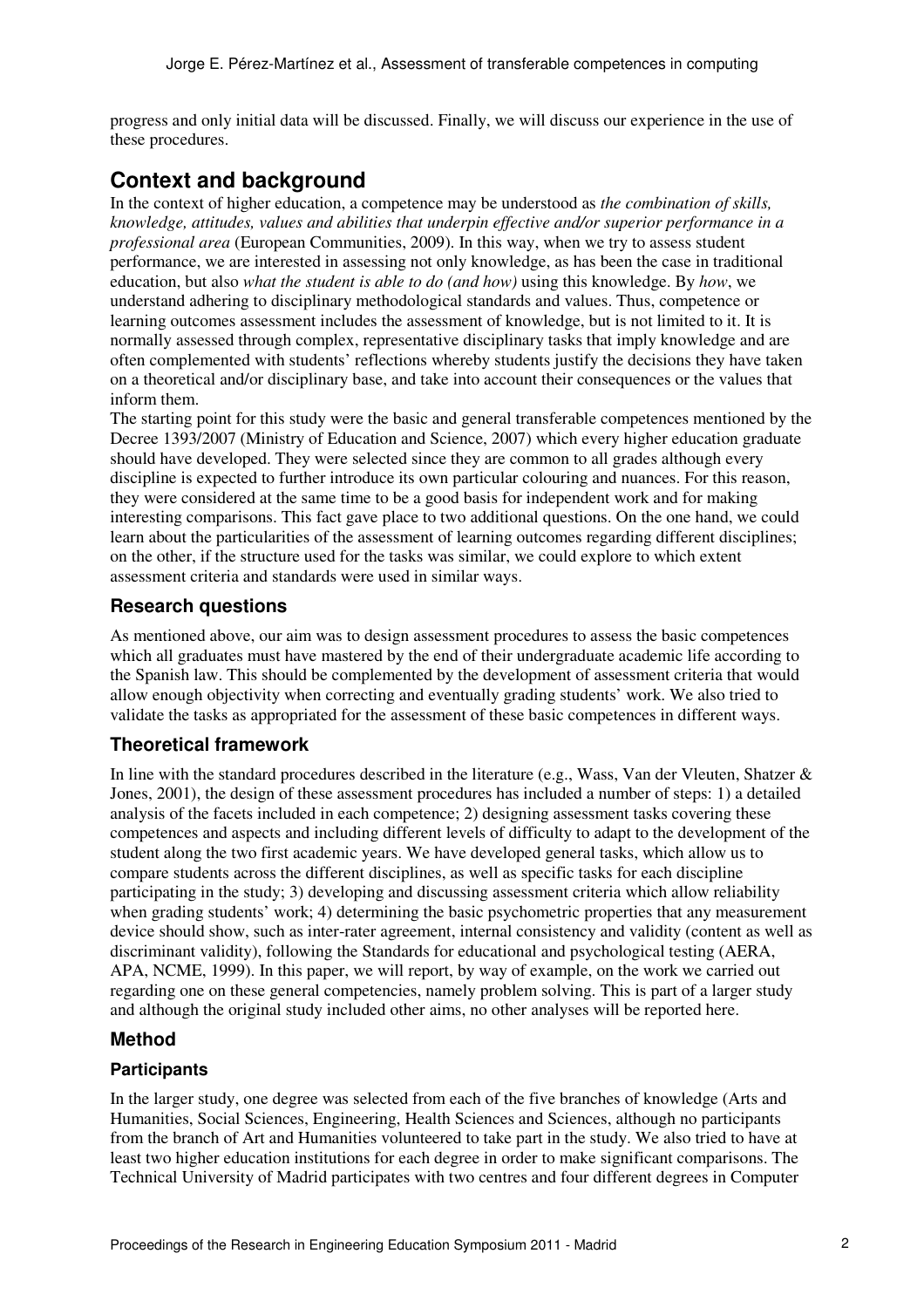Sciences: Software Engineering, Computer Engineering, Computing and Mathematics & Computer Science. In order to adhere to limitations imposed for this paper, only the data secured in the two former degrees will be reported here. Table I describes the sample participating in this study.

TABLE I. STUDENTS TAKING PART IN THE PILOT PROJECT

|                                                    | Degree    | Men | Women | Total |  |
|----------------------------------------------------|-----------|-----|-------|-------|--|
|                                                    | <b>SE</b> |     |       | 16    |  |
|                                                    | CE.       |     |       |       |  |
| SE: Software Engineering; CE: Computer Engineering |           |     |       |       |  |

Participants were between 17 and 24 years of age (mean = 18.5). During the selection period, a total of 14 students had chosen their degree as their first option and 6 as their third. At high school, 19 students studied Science and Technology and 1 studied Humanities. Regarding the country of origin, 18 of the students were Spanish (13 of them came from Madrid) and 2 were Ecuadorian

#### **Procedure**

Students participated on a voluntary basis and their work was recognised by 1 ECTS, taking into account they not only took this task but also all the general as well as the specific tasks for each competence.

#### **Measurements and instruments**

This section includes, by way of example, the description of one of the competences we have worked with, namely problem solving, our analysis of the facets it implies, the task designed to measure it and of the assessment criteria developed with to aims; on the one hand, making grading more objective and, on the other, breaking down the task so specific feedback can be given to students when the task is used for competence development.

#### Competence description

An approximate translation of the competence states that students are expected to able to apply knowledge to their career or vocation in a professional way and show the competences acquired which are normally showed when developing and presenting arguments or when solving problems related to their field of study.

#### Analysis of the facets

Our analysis of this competence is as follows:

- 1. Presentation and argumentation of a point of view or opinion
	- a) Understanding two or more implied sides or opinions on a given issue
	- b) Identifying conflict points
	- c) Identifying the information needed to support an argument
	- d) Organizing the information required to elaborate an argument
	- e) Presenting the information by using the adequate format
- 2. Problem solving
	- a) Identifying problems
	- b) Developing solution strategies
	- c) Determining the information required
	- d) Application of knowledge to solve the problem
	- e) Evaluating the solution

Since the students undertaking this task are first year students of any computing degree, a subject which is taught in the first semester of all these degrees has been chosen. This subject was Programming.

#### Task designed

The task (CB2) created to measure this competence is show below.

 "During a football championship, the number of goals scored by a certain footballer in the different matches was counted in order to carry out statistical monitoring of his performance. The number of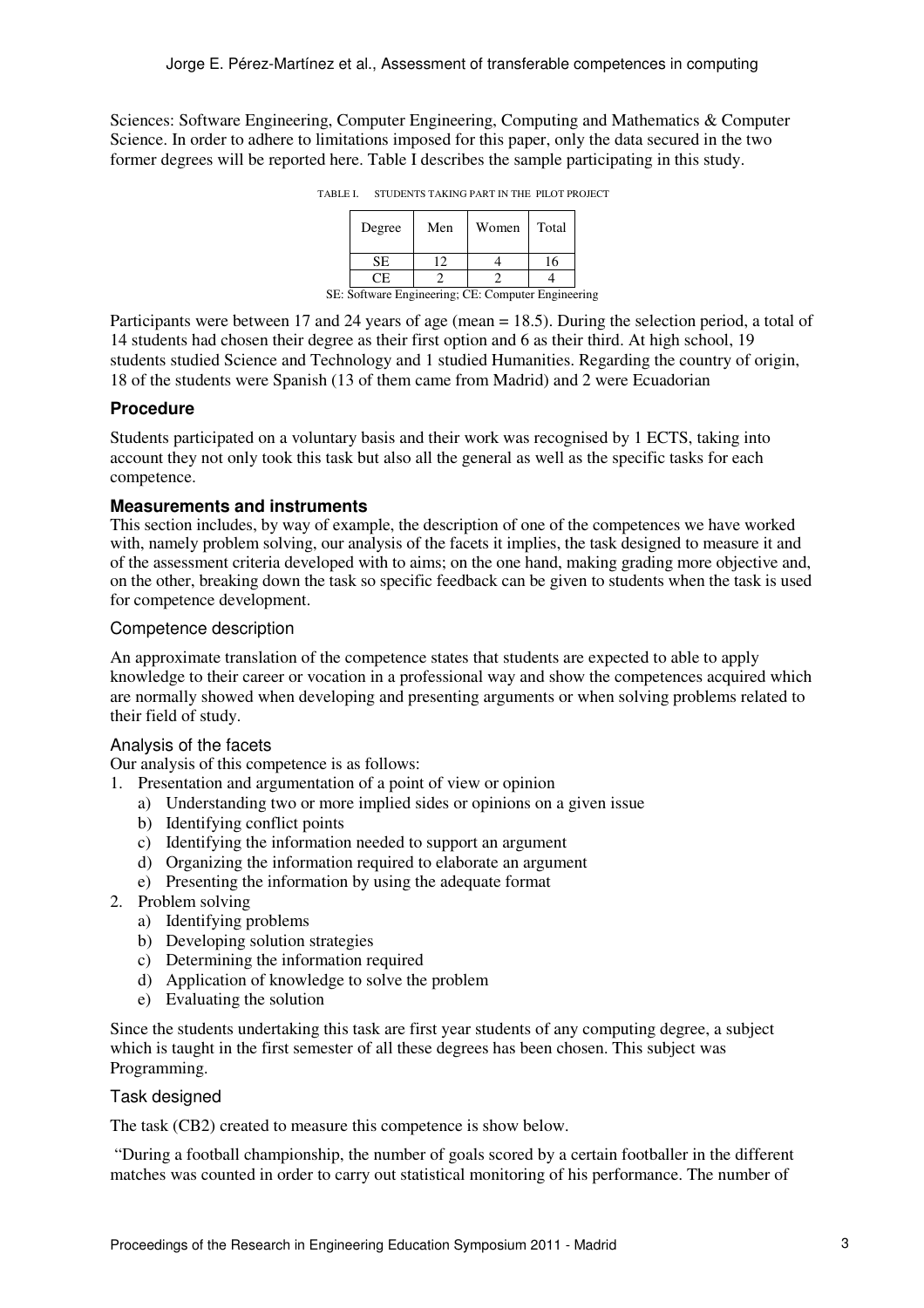goals per match, which was either a positive or null whole number, was presented in a computer system. This consisted of a programme with a repetitive structure which recognized the number of goals and showed the amount of them scored by this footballer. Some examples of the way to input the information and the results obtained are given below:

| Input:     | Output:             |
|------------|---------------------|
| $35040 -1$ | Number of goals: 12 |
| Input:     | Output:             |
| $0 -1$     | Number of goals: 0  |
| Input:     | Output:             |
| -1         | Number of goals: 0  |

The value -1 means the end of the data input, it is not a data itself and it must always appear in the input".

The following tasks regarding the text above mentioned were performed so as to meet as many aspects as possible:

1. Determine which loop (counter, sentinel) would you use. Explain and justify your choice.

- 2. Which condition ends the loop?
- 3. How should the variable associated to this condition be started and ended?
- 4. Which is the repeating process?
- 5. How should this process be started and updated?

6. The input of information has been modified and it identifies now the number of goals scored in each match, taking into account that a total of 5 matches have been played. For example:

| lnput:    | Output:             |
|-----------|---------------------|
| 3 5 0 4 0 | Number of goals: 12 |

Question a. Now, what kind of loop would you choose (counter, sentinel…) and why? Question b. Why have you not choose the alternative loop?

#### Assessment criteria

Regarding the assessment criteria, we decided that questions 1, 6a and 6b should be graded using the values (0, 2, 4): 0 for inadequate answers, 4 for excellent answers and 2 for intermediate, whereas the values (0, 1, 2), with the same meanings stated above, should be used in the rest. Questions 1, 6a and 6b have a stronger weitgh since they involve a deeper knowledge of the subject which is being assessed. Knowledge in control structures is required for this task but in a natural language taking into account the students' entrance level knowledge. The test was carried out during the third week of October, when students were supposed to have acquired the required knowledge.

#### **Data analysis and results**

Data regarding content validity will be presented in a separate report. Briefly, the task was sent to 2 independent experts asking them several questions such as: 1. which one of the basic competences prescribed by the ministry would you think this task measures? 2. Together with a listing of our facets analysis, which of the following facets do you think this competence includes? Please tell us which ones you think are not included in this task or which facets you think are lacking in our analysis. 3. The same as above for assessment criteria.

The results showed the agreement for question 1 was almost perfect and when it was not, we could easily accept the expert's suggestions so they enriched our task analysis. For questions 2 & 3 agreement was above 75 % and, again, many of their comments could be used to improve our analysis. So we may conclude the expert's judgments validate our tasks.

Two research interns were chosen in order to grade computing specific tasks in the University School of Computer Science. They were previously trained to understand and use the grading criteria. With this end, they discussed the criteria with the professors responsible for the tasks. However, given the size of the sample (20 students) we decided that both interns should make corrections together following the assessment criteria previously established; if their evaluation did not coincide, they were asked to discuss their arguments in order to find the conflict points and reach an agreement.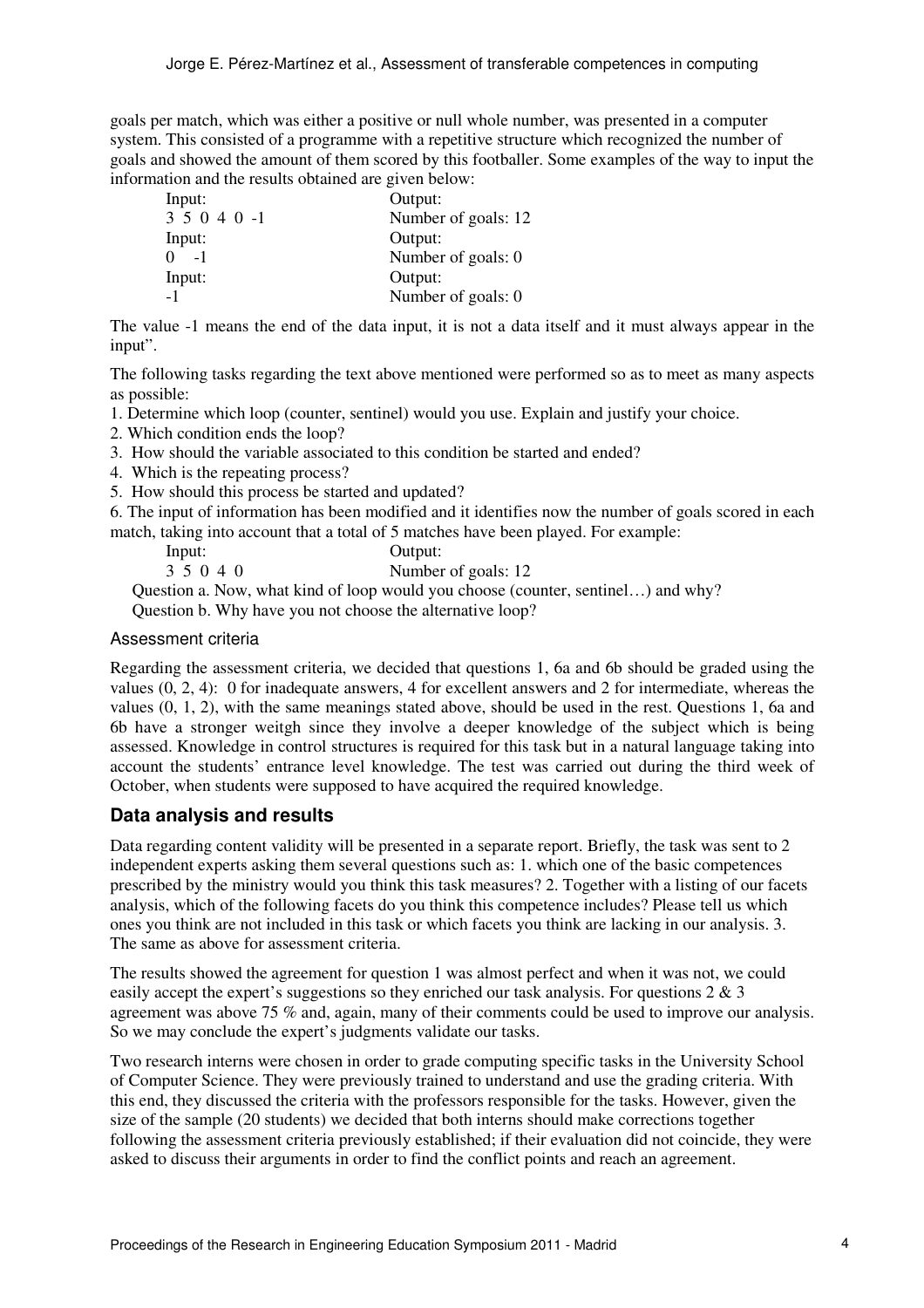Tables II to V describe some of the analyses carried out to gather information on some basic psychometric properties of the tasks. Table II shows a descriptive analysis of the data as well as an estimation of its difficulty level. As can be seen, the mean values obtained are quite high while the standard deviation is higher for questions 1 and 6b. The difficulty of the items (p-value) is medium for items 3, 4  $\&$  5 and low for the rest. It must be born in mind that these results have been obtained with a small sample of students who volunteered.

| <b>Questions</b> | <b>Minimum</b> value | <b>Maximum</b> value | Mean  | S.D. | p-value |
|------------------|----------------------|----------------------|-------|------|---------|
|                  | 0                    | 4                    | 3,10  | 1,51 | 0,77    |
| 2                | 0                    | 2                    | 1,80  | 0,61 | 0,90    |
| 3                | 0                    | 2                    | 1,35  | 0,81 | 0,67    |
| 4                | 0                    | 2                    | 1,40  | 0,75 | 0,70    |
| 5                | 0                    | 2                    | 1,30  | 0,73 | 0,65    |
| 6a               | 2                    | 4                    | 3,70  | 0,73 | 0,92    |
| 6b               | $\theta$             | 4                    | 2,90  | 1,51 | 0,72    |
| Total            | 10                   | 20                   | 15,55 | 3,05 |         |

TABLE II. DESCRIPTIVE VALUES FOR THE TASK

As for the internal consistency of the task, Table III shows the corrected internal consistency index as well as Cronbach's alpha. As can be gathered from these results, some of the tasks suggested do not behave in an adequate way to measure the competence concerned. However, this gives us a valuable information on the items that should be removed (items 5 and 6b) to increase reliability.

| <b>Questions</b> | <b>CICI</b> | Cronbach' a |
|------------------|-------------|-------------|
| 1                | 0,187       | 0,327       |
| 2                | 0,533       | 0,142       |
| 3                | 0,220       | 0,304       |
| 4                | 0,494       | 0,116       |
| 5                | $-0,079$    | 0,473       |
| 6a               | 0,102       | 0,370       |
| 6b               | $-0,133$    | 0,506       |

| TABLE III. CICI Y ALFA DE CRONBACH |  |  |  |
|------------------------------------|--|--|--|
|------------------------------------|--|--|--|

Finally, Table IV shows the correlations of the overall score in this task with 3 different criteria. Of course these criteria should be considered very approximate, since they do not intend to measure competences. Instead, they represent 2 traditional gradings of the students. However, we did not have an independent measure of competences and expected at least some correlation with these measures. We also added an overall teacher's judgment on student's competence which was carried out by their current teachers by the end of the term.

TABLE IV. INTRACLASS CORRELATIONS OF THE ÍTEMS WITH VARIOUS GRADES (UNIVERSITY ENTRANCE, MEAN GRADE IN CURRENT TERM AND TEACHERS' OVERALL JUDGMENT

| <b>Ouestions</b> | <b>University</b><br>entrance | Mean grade for<br>current term | <b>Teachers</b><br>judgments |
|------------------|-------------------------------|--------------------------------|------------------------------|
| Total CB1        | $-0,288$                      | $-0,007$                       | 0,425                        |
| Total CB2        | 0,197                         | 0,035                          | 0,052                        |
| Total CB3        | $-0.186$                      | 0,158                          | 0.471                        |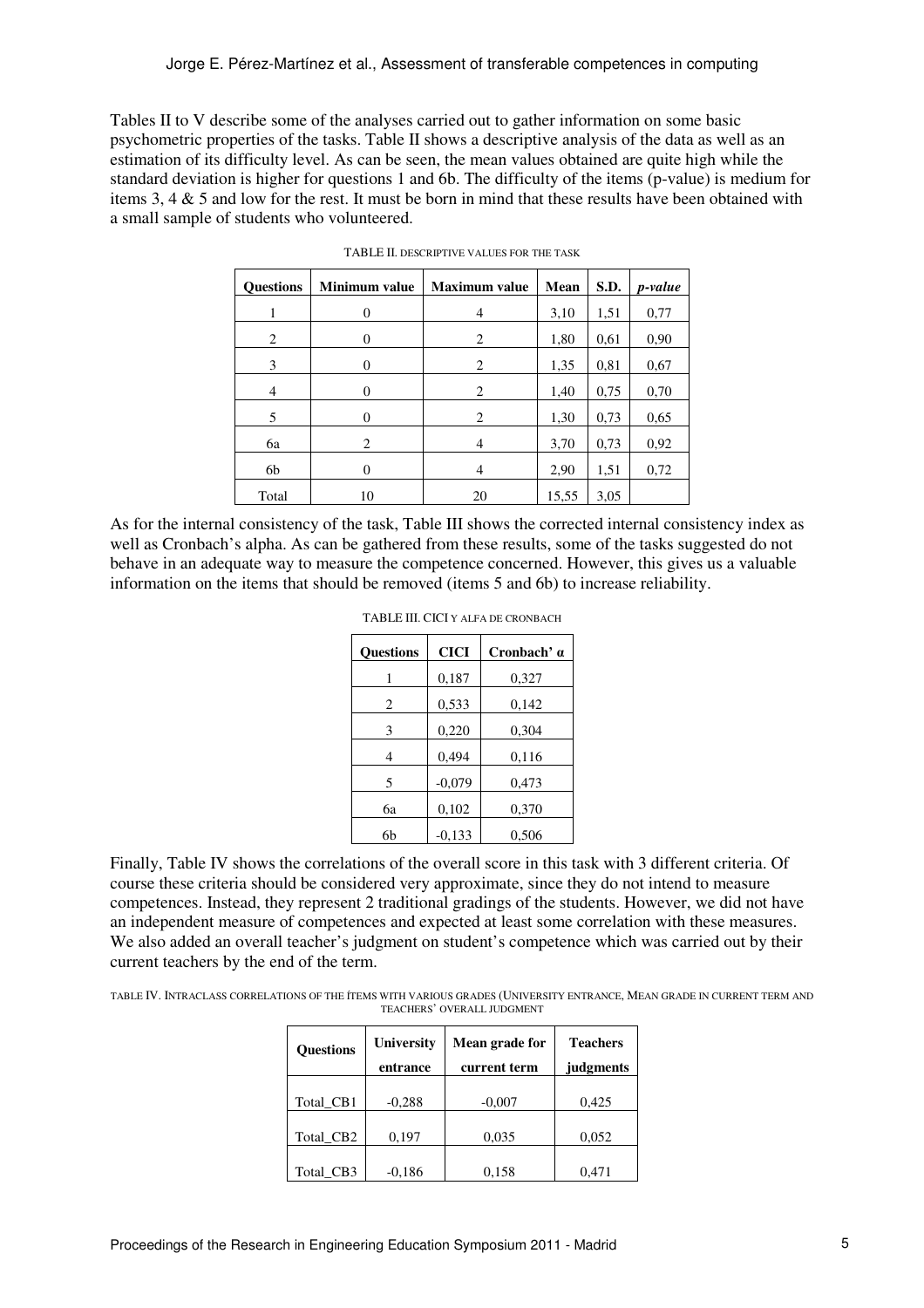| Total CB4 | 0.182 | 0.471      | 0.128      |
|-----------|-------|------------|------------|
| Total_CB5 | 0,227 | $0,606$ ** | $0,673***$ |

As can be seen, results show a significant correlation only for total task score and mean grade and teacher judgment at current term. This could be expected since the total score is a stronger measure than any individual item it contains. On the other hand, the size of the correlation is medium, as expected.

### **Discussion**

We must say all teachers involved were satisfied with the experience. We have a task consisting of a meaningful activity for these students which apparently taps one of the basic competences they should develop. However, some comments seem in order. In the first place, some teachers opposed to working with this task in the context of their classrooms because they understood this was an intolerable a loss of time. Taking into account competence based education needs to introduce competence assessment for development, as well as certification, this seems to show some teachers' mentality has not undergone the needed changes to adapt to the educational reform we are experiencing yet. Of course we understand these tasks should be included in the regular work of students in the different subject matters they have. Otherwise, this is an add on that completely lacks meaning and students should not be expected to be motived to work on these tasks.

Following the thread of this experience, there is a problem which has been raised at Spanish universities: the evolution from the assessment of contents to the assessment of competences, which is sometimes misinterpreted, as it is thought that competences must be assessed on the one hand and contents on the other, separately. Carrying out these tasks has revealed that this is not the case and assessments should not be separated. Learning outcomes should be assessed simultaneously with the contents. This is the answer to usual questions among professors, such as the following: how should I assess competences? When assessing competences, how do I know if students have learn what they "should" have learned? The answer is, of course, that the tasks used to measure competences should imply knowledge.

For instance, only two of the tasks (CB2, CB4) designed for Computer Science could be applied to some subjects included in the curriculum (Programming). Even so, carrying out these tasks required an agreement among the professors who teach the subject concerned and the agreement of their department, as a considerable amount of time is required in order to carry out these. It is worth highlighting this issue, which poses a logistical problem whose solution is generally difficult to find, since the assessment of transferable competences has not been seriously considered in these subjects.

### **References**

- American Educational Research Association, American Psychoogical Association & National Council on Measurement in Education (1999). Standards for educational and psychological testing. Washington, DC: American Psychological Association.
- European Communities (2009). *ECTS Users' Guide*. Accessed at http://ec.europa.eu/education/lifelong-learningpolicy/doc/ects/guide\_en.pdf on 16 Jun 2011.
- Ministerio de Educación y Ciencia (2007). "REAL DECRETO 1393/2007, de 29 de octubre, por el que se establece la ordenación de las enseñanzas universitarias oficiales", BOE núm. 260, de 30 octubre 2007, pp. 44037-44048
- Wass, V., Van der Vleuten, C., Shatzer, J. & Jones, R. (2001). Assessment of clinical competence. *The Lancet*, 359, 945-949

### **Acknowledgements**

This paper has been partially funded by the projects "Life Long Learning Program, DG Education & Culture, Team of Bologna Experts, Spain" as well as by the project IE106110103 from the Technical University of Madrid. We would like to thank Rafael Miñano, Alberto Tejero, Celia Fernández and Ana Palomar for their collaboration in the design of some tasks.